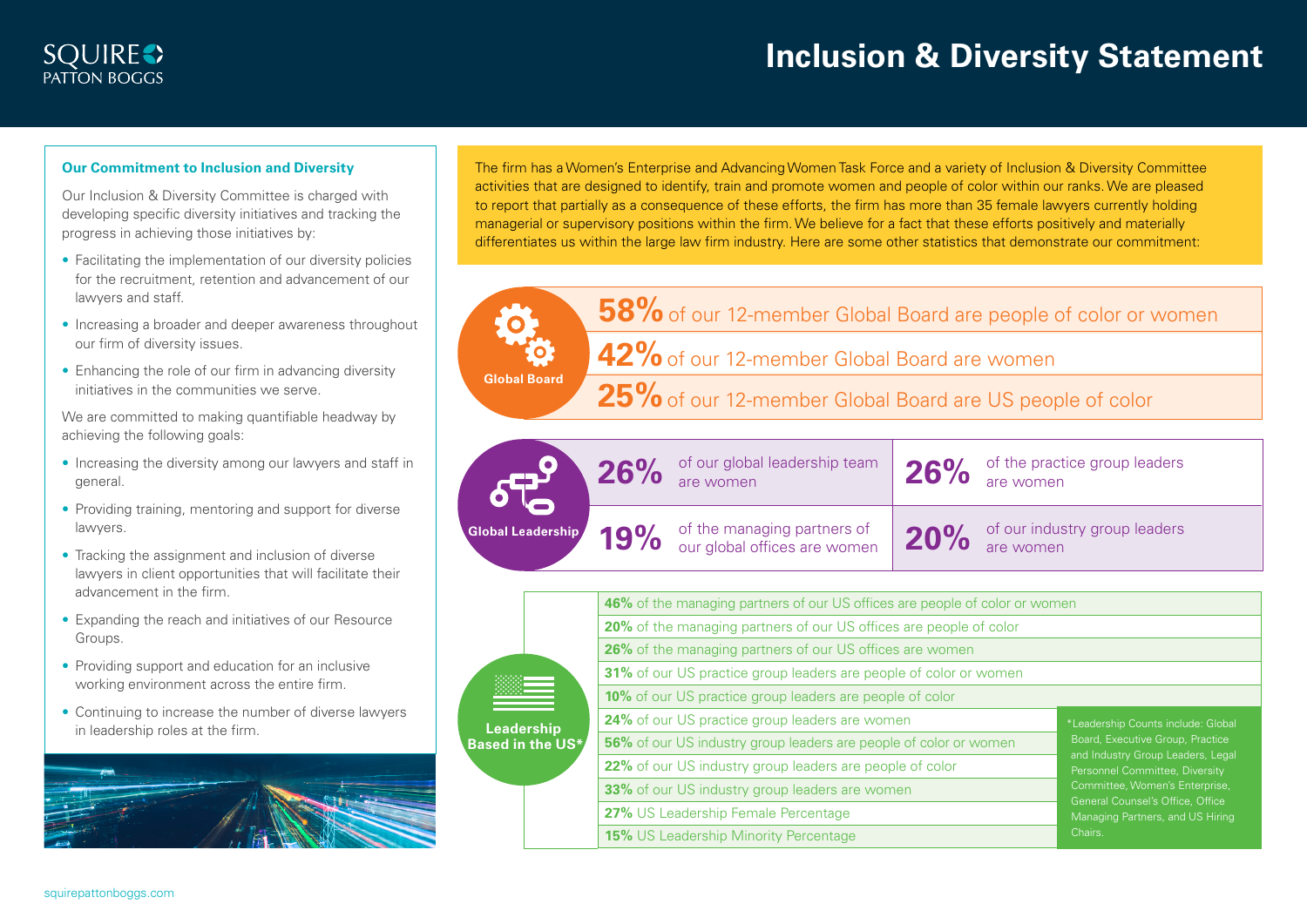## **Standing Up for Our Values**

The deaths of George Floyd, Breonna Taylor, Ahmaud Arbery and others have created an environment where Black people living and working in the United State, and their allies, must insist that enough is enough. To that end, the Global Board requested that the Firm including the African American Resource Group create a non-exhaustive list of recommendations for the Firm to demonstrate our commitment.

The firm is committed to pursuing the goal of social justice, internally and externally. Here are some of the recent steps the firm has taken.

- Supported first Hate Crimes bill in the history of Georgia
- Supported police reform legislation in New York City
- Joined the Law Firm Antiracism Alliance (LFAA)
- Undertaken the pro bono representation of LeBron James' new "More Than a Vote" program, which aims to combat voter suppression in the 2020 election cycle.
- Published articles including "We Must Do Better Than Hasty Police Reforms written by Marisa Darden, and published to *Law360*'s "access to Justice" section.
- Hosted and Recorded Webinars including Anti-Racism and the Workplace: Employment Challenges and Opportunities in the US
- Representing the entrepreneurs on a pro bono basis in connection with filing trademark applications
- Working with New Voices Foundation, an entity dedicated to supporting women of color entrepreneurs. The Firm is working with the foundation to establish a program involving multiple law firms.

squirepattonboggs.com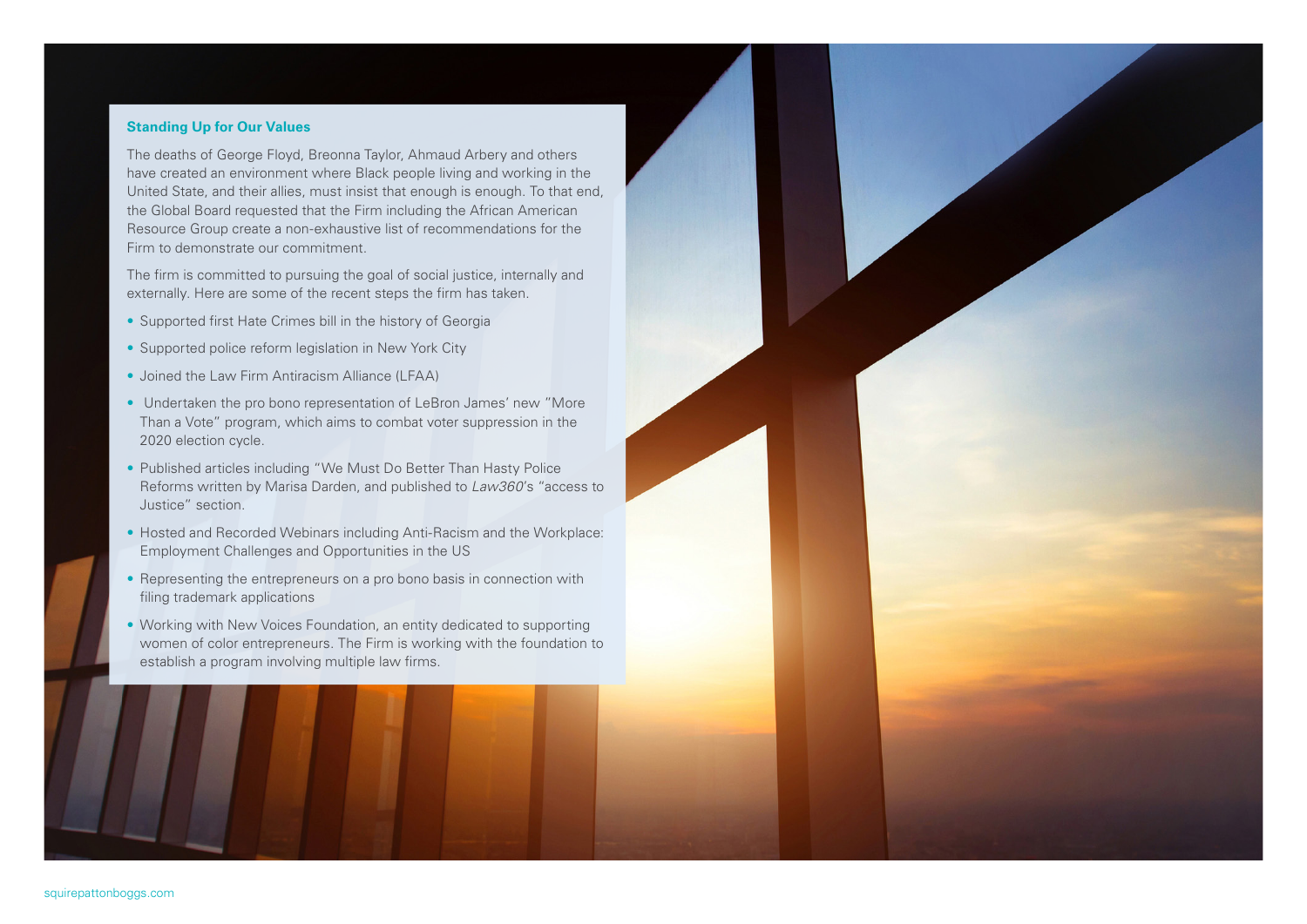Enthusiastically supported by leadership, our Inclusion & Diversity Committee, the Women's Enterprise and the various subcommittees include members from various backgrounds, lifestyles and geographic regions who regularly meet to discuss goals and objectives. The committee are charged with developing many initiatives, which include:

**Recruitment** – The firm continues to increase efforts to find, attract and hire qualified members of underrepresented groups and provide them with an inclusive environment in which to advance. We support pipeline programs directed at encouraging diverse students to consider the legal practice after high school or college. We also recruit at law schools with large minority populations, and participate in minority clerkship programs, job fairs, conferences and workshops, including the Leadership Council on Legal Diversity 1L Diversity Scholar Program.

**Mentoring, Professional Development and Leadership Opportunities** – While we offer growth opportunities to all of our lawyers, we have made a special commitment to focus on the development of our minority and female lawyers. Beyond the traditional mentoring program, learning and development courses, and on the job training, every year we nominate one partner to participate in the LCLD Fellow Program and two associates for the LCLD Pathfinder Program. We support conferences that offer professional development opportunities to our lawyers, such as the California Minority Counsel Program, Corporate Counsel Women of Color Conference, The She-Suite Summit, Chart Your Own Course and industry specific events. We also promote individual efforts, including board participation, speaking engagements and attendance at community events.

**Engagement and Retention - Our Legal Personnel Committee takes the lead in communicating with practice group leaders to** ensure that individuals are on task with their learning plans, competencies and career goals. We offer support networks, which we formally achieve through our Inclusion & Diversity Resource Groups. Resource groups lead the firm's participation in minority career fairs, diverse law student receptions, minority bar conferences, client events and professional development opportunities.

**Well-being** – We know that attention to wellbeing is essential to lasting success. A sampling of resources and programs available at our firm include a Balanced Hours Attorneys (BHA) policy; MyWellBeing, a wellness program that focuses on the health and wellbeing of colleagues throughout the firm through initiatives, services, information and benefits; Health Advocate, a program that offers assistance with medical and insurance issues; Employee Assistance Program, a firm-funded program that includes a confidential helpline and access to independent counselors for employees and their families; and Bright Horizons Care Advantage, a back-up caregiver program available to all personnel. Other efforts to help our lawyers achieve balance and maintain a family-friendly workplace include alternative and balanced work schedule arrangements, mentoring programs, enhanced parental leave policies and domestic partner benefits. A female partner serves as the firm's ombudsperson on balanced hours initiatives. Lifestyle changes are equally important to us and for that reason we have developed transgender policies and gender-transitional issues training.

**Recognitions** – Recent recognitions our firm has received include: named to Working Mother magazine's 2019 "Best Law Firms for Women"; Yale Law Women selected the firm as a 2019 Top Ten Firm for Gender Diversity, recognizing it as a nationwide leader for its commitment and policies for inclusion and diversity; Received a score of 100% on the Human Rights Campaign (HRC) Foundation's 2020 Corporate Equality Index (CEI), for the 12th consecutive year.

"Although rainmaking depends a lot on a partner's initiative and abilities, as well as a degree of luck, a firm's active support is equally valuable. Many firms do not go the extra mile to support women in their rainmaking efforts, which can perpetuate a maledominated rainmaking culture. However, Squire Patton Boggs goes out of its way to empower women and create opportunities for them, resulting in the ability to move more easily into the equity partner ranks and, perhaps more important, achieve greater career and job satisfaction. The firm does more than just talk about supporting women – the firm takes action. As the office managing partner of one of the firm's newest offices (and a mother of two), I have experienced this support firsthand. It is refreshing to work with so many male colleagues who truly value what women bring to the firm and know that when women succeed, we all succeed."

**Ann-Marie McGaughey** Atlanta Office Managing Partner

"The firm supported my attendance at the Chart Your Own Course (CYOC) Career Development Conference in Orlando, Florida, at which I had the opportunity to network and foster relationships with diverse attorneys from other major law firms, as well as in-house attorneys. At the conference, we were able to engage in frank and candid conversation regarding a variety of topics, including mentoring and "sponsorship" of diverse attorneys, work ethic and "grit," developing a brand, maintaining intellectual curiosity, overcoming implicit bias, and business development. The CYOC conference was professionally and personally gratifying, and allowed me to develop long-term relationships that have extended well beyond the conference itself and promoted my continued success within the legal field."

**Marques Richeson** Cleveland Partner and LCLD Fellow 2020